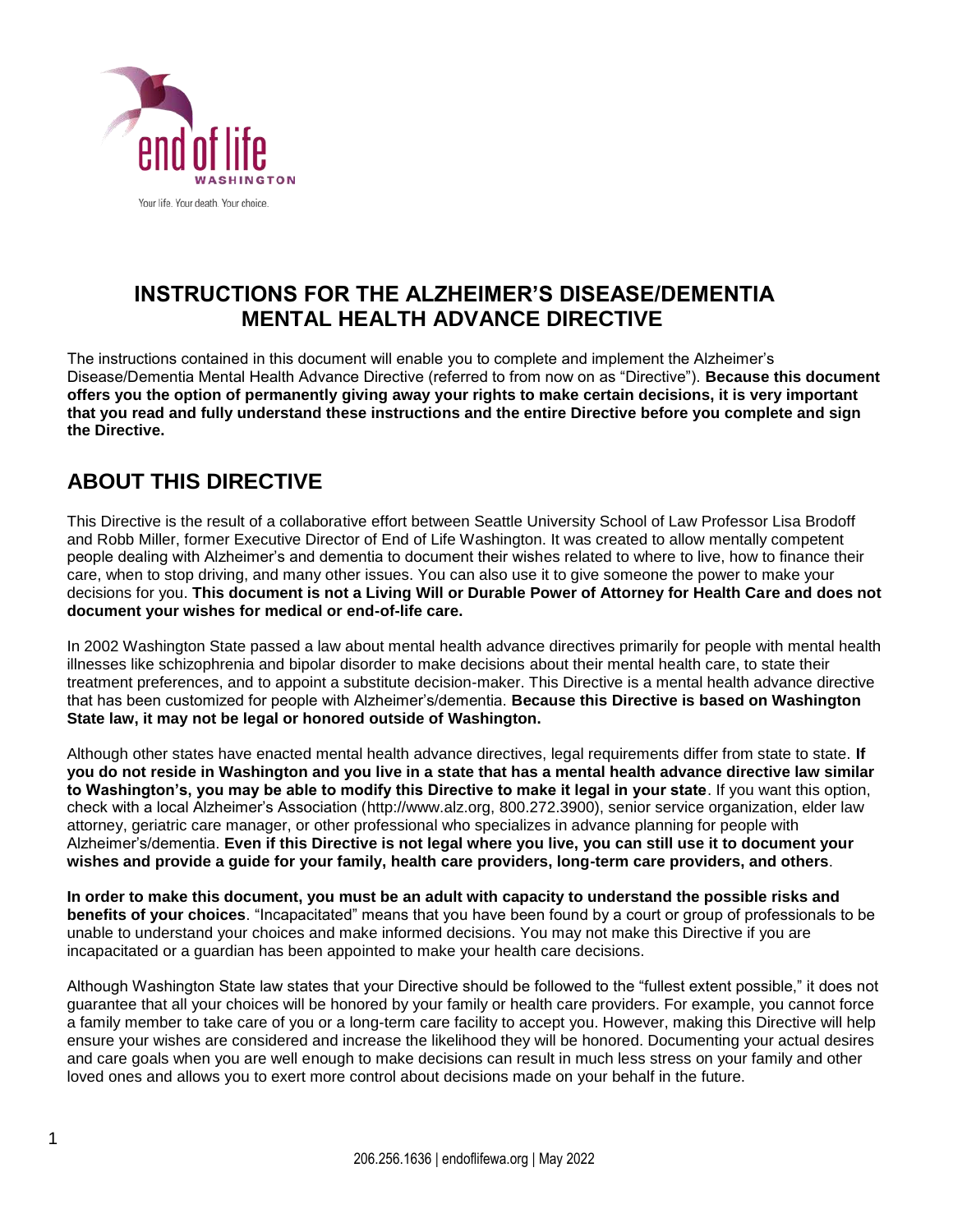Many very personal and difficult issues are addressed and documented in this Directive, and reading about some of them can paint a skewed or scary picture of life with Alzheimer's/dementia. Addressing your concerns or fears with a mental health professional that specializes in working with people who have been diagnosed with Alzheimer's/dementia may be very helpful. It is also advisable to seek legal advice from an experienced elder law attorney. See the Guide section below for resources for finding these professionals.

Even with good care, people who experience Alzheimer's/dementia may have very different outcomes. Some may appear as a pleasantly confused person with humor intact living in relative peace with the disease. Others may experience symptoms or behaviors that are more difficult to manage. Most people's experiences and behaviors will change over time**. With the goal of being prepared, this Directive is intended to help plan for the worst-case scenarios.** Although this planning may be difficult, it can be a huge relief to you and your family to deal with these important issues upfront.

# **GUIDE TO MAKING YOUR DIRECTIVE**

- This is a long, complex document, and you or your partner/spouse and/or family may not understand what you will be facing with an Alzheimer's/dementia disease diagnosis. Therefore, the help of professionals, such as a mental health professional, geriatric care manager, and/or an elder law attorney, is highly recommended. In Washington, End of Life Washington may be able to assist with referrals to these professionals. Elsewhere, your local Alzheimer's Association [\(www.alz.org, 8](http://www.alz.org/)00.272.3900), your state's psychological association, and senior service organizations may be able to help you find qualified, experienced professionals. You may also want to check the National Association of Elder Law Attorneys at alturl.com/ixo85 and the National Association of Geriatric Care Managers at memberfinder.caremanager.org.
- Once again, read the instructions and the Directive in their entirety before completing your Directive. It may take much time, thought, and many conversations, along with consultation with professionals to complete your Directive.
- Make a few photocopies of the Directive before you start, in case you need to start over. You will probably want to use one of the copies as a "working document."
- If you are a person in the early stages of Alzheimer's/dementia or you have a family history of Alzheimer's, it is advisable to do this planning early. Doing this planning while you are still clearly capable of making these decisions helps prevent questions later about whether you had the capacity to make the Directive. You cannot make this Directive if you become incapacitated.
- Talk with your family, friends, physicians, and/or attorney about your decision to complete this Directive.
- This is your document. When completed, it should express your wishes. Cross out sections, sentences,or words with which you don't agree.
- In the spaces provided, initial everystatement that you agree with. If you do not agree with the statement, put a line through the spaces provided. Do not leave any blank spaces.
- Follow the short directions provided within the form between the brackets, "{ }." For example: {Initial only one, and draw a line through the others.}
- If you have questions or need quidance in preparing the Alzheimer's Disease/Dementia Mental Health Advance Directive, please contact End of Life Washington (206.256.1636, 877.222.2816 toll-free[,](mailto:info@EndofLifeWA.org) [info@EndofLifeWA.org, w](mailto:info@EndofLifeWA.org)ww.EndofLifeWA.org) and a staff member will be glad to assist you.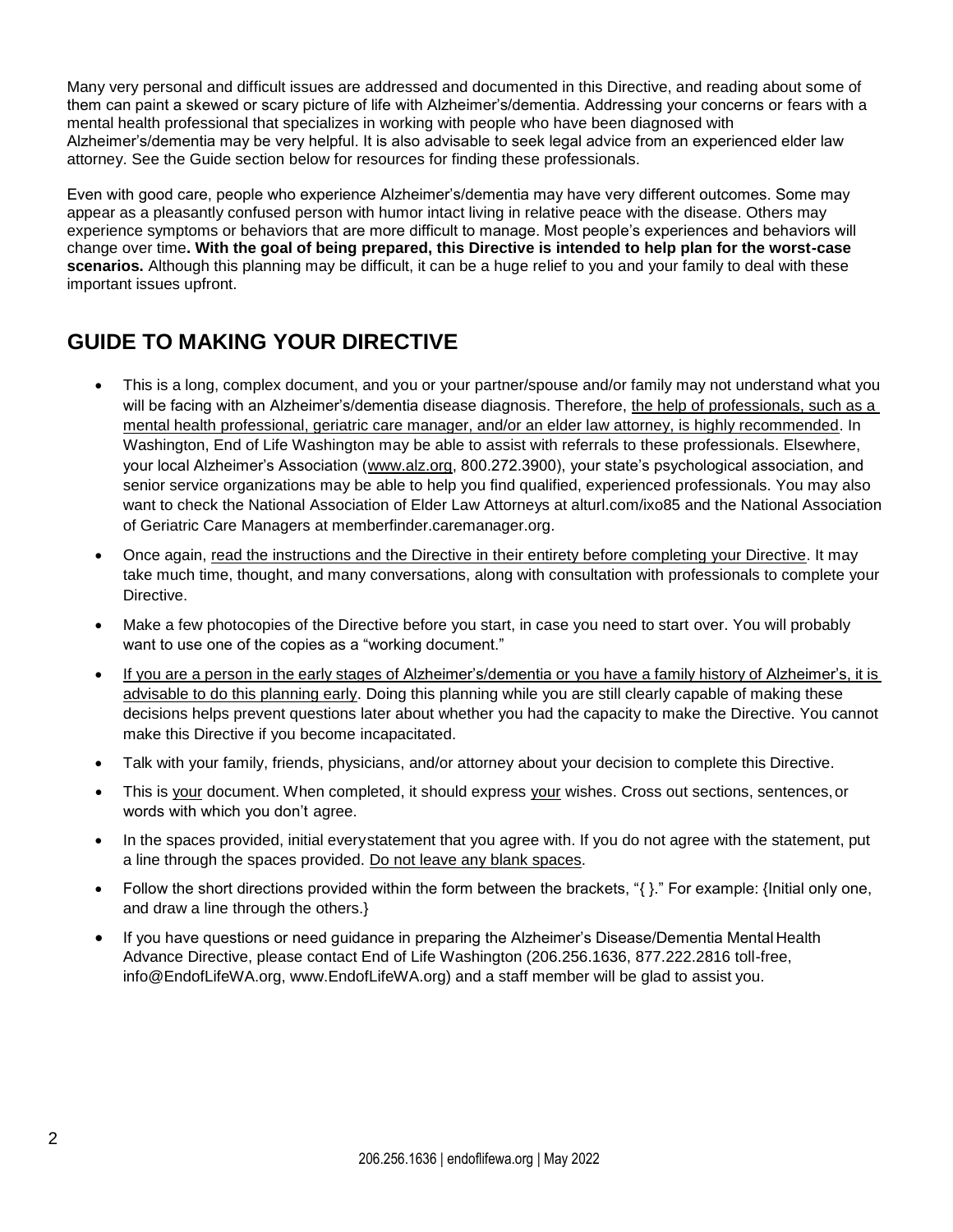### **THE NUMBERS AND LETTERS IN THE GUIDE BELOW CORRESPOND TO THE SAME SECTIONS IN YOUR DIRECTIVE**

# **1. WHEN AND HOW LONG I WANT THIS DOCUMENT TO BE EFFECTIVE**

The first section of this document is also one of the most important. There are three choices, and you must pick only one.

| <b>Choice</b>              | Advantage                                | <b>Disadvantage</b>                   |  |
|----------------------------|------------------------------------------|---------------------------------------|--|
| a. Effective               | No doubts about when Directive is        | Professionals may not understand that |  |
| immediately.               | effective. Immediate benefit of          | you must still be consulted about     |  |
|                            | advocacy from your agent.                | decisions.                            |  |
| <b>b.</b> Effective if you | Professionals don't have to consult with | You may become incapacitated before   |  |
| lose capacity.             | your agent until you are incapacitated.  | a formal finding that you are         |  |
|                            | There can be a definitive finding that   | incapacitated. Your agent cannot      |  |
|                            | you are incapacitated.                   | advocate for you until you are deemed |  |
|                            |                                          | incapacitated.                        |  |
| c. Effective when          | You can tailor your Directive to fit a   | It may not always be clear to others  |  |
| certain symptoms           | particular symptom or symptoms, such     | when the circumstances, symptoms, or  |  |
| or behaviors               | as when you no longer recognize your     | behaviors you choose occur.           |  |
| occur.                     | spouse/partner.                          |                                       |  |

## **2. WHEN I MAY REVOKE THIS DIRECTIVE**

You must choose one or the other, or your Directive will not be valid.

| <b>Choice</b>  | Advantage                        | <b>Disadvantage</b>                                  |
|----------------|----------------------------------|------------------------------------------------------|
| Only when I    | Can protect you from making bad  | When you are incapacitated, you cannot change        |
| have capacity. | decisions when you are           | your mind about your treatment choices made in       |
|                | incapacitated.                   | this Directive.                                      |
| Even if I am   | You can revoke this Directive at | If you become incapacitated, you could make          |
| incapacitated. | any time, even when you are      | decisions that are not in your own best interests or |
|                | incapacitated.                   | are contrary to your Directive.                      |

**Important:** Choosing "Even if I am incapacitated" may result in your entire Directive being revoked by you, effectively ending all the advance planning you did while you had capacity. You could also make a decision while incapacitated that terminated your mental health care agent's authority to act on your behalf and result in someone else becoming your legal surrogate decision-maker for your mental health care decisions. Your new legal surrogate decision-maker could then become someone you do not want to have this authority (see "If you do not designate a mental health care agent…" below).

# **3. MY MENTAL HEALTH CARE AGENT**

Designating a mental health care agent is highly recommended. If you do not designate a mental health care agent, Washington State law authorizes the following people, in order of priority, to make mental health care decisions for you.

- A court-appointed guardian with decision-making authority.
- Your spouse or registered domestic partner.
- Your adult children.
- Your parents.
- Your adult siblings.

When there is more than one person in a category, such as your adult children, then all must agree. If you choose not to name a mental health care agent in section 3, cross out sections 3 and 4, and go on to section 5.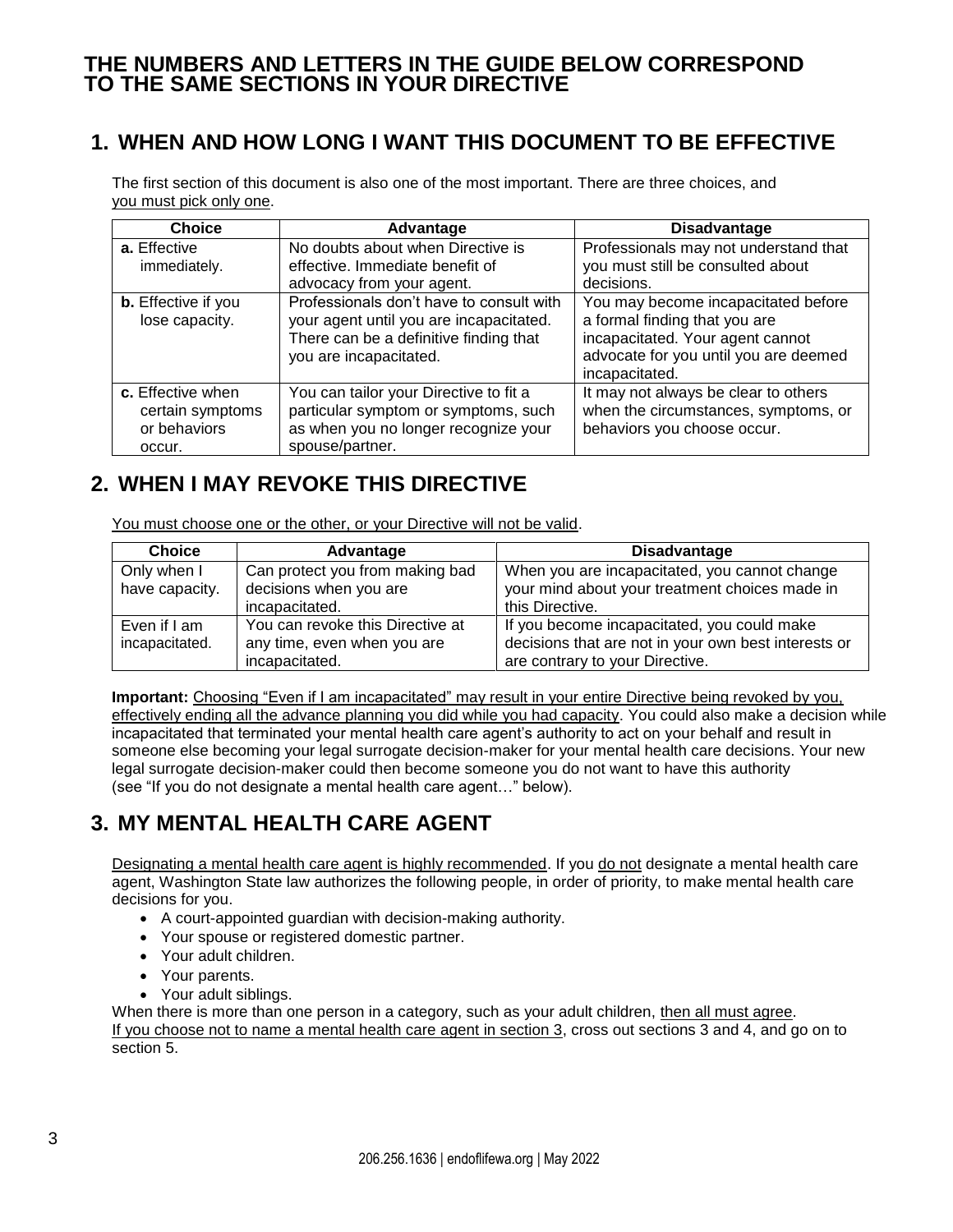**Important:** The person you name as your mental health care agent should be the same person you name as your Health Care Agent in your Durable Power of Attorney for Health Care, a document that allows you to name someone to make medical (not mental health care) decisions for you when you cannot speak for yourself. If the agents named in these two documents are not the same person, conflict about certain issues could occur. While this conflict is being resolved, the choices you make in this Directive could be delayed or prevented.

Be sure the people you appoint as your health care agents understand your wishes and agree to honor them. Do not name someone to be your health care agent without his or her knowledge and permission.

You should also name an alternate mental health care agent, if possible. This allows someone else to advocate for you if your primary mental health care agent is unavailable or you outlive him or her.

If you are married or partnered to the person you name as your primary mental health care agent, be sure to indicate whether you would want your spouse/partner to continue to be your agent if you were separated or divorced from him or her. Sometimes partners/spouses divorce for reasons that may have no bearing on their trust of the current partner/spouse to carry out their wishes (for example, divorce for the purpose of qualifying for public assistance such as Medicaid).

The person you name to be your mental health care agent:

- Must be at least 18 years old and mentally competent.
- May be a family member or close friend whom you trust to make serious decisions.
- Should clearly understand your wishes and be willing to accept the responsibility of making mental health care and other decisions for you.
- Should be someone who can be assertive in the event that caregivers, familymembers, or health care providers challenge your wishes.
- Does not have to be your spouse, partner, or a member of your biological family.
- Need not live in Washington but should be readily available in the event of a mental health emergency.

The person you appoint as your mental health care agent cannot be:

- Your doctor or an employee of your doctor.
- An owner, operator, administrator, or employee of a health care facility in which you are a patient at the time you sign your advance directive.

However, if one of the individuals listed above (your doctor, an employee of your doctor, etc.) is also your spouse, adult child, or sibling, you may appoint that individual to be your mental health care agent.

Note to same-sex spouses and registered domestic partners: If you do not designate your spouse or registered domestic partner as your primary mental health care agent, your spouse or domestic partner may not have the right to make your mental health care decisions or even have access to you in an emergency mental health situation outside of Washington.

# **4. THE AUTHORITY I GIVE MY MENTAL HEALTH CARE AGENT**

This section gives your mental health care agent broad authority to make decisions about your mental health care. If you do not want your agent to have the authority to do something described here, cross out those words or sentences.

### **5. HOW TO MAKE MENTAL HEALTH CARE DECISIONS AND IMPLEMENT THIS DIRECTIVE**

No document can foresee and express your choices about every situation that may occur. This section provides guidance to your mental health care agent and others if issues not addressed by this Directive arise.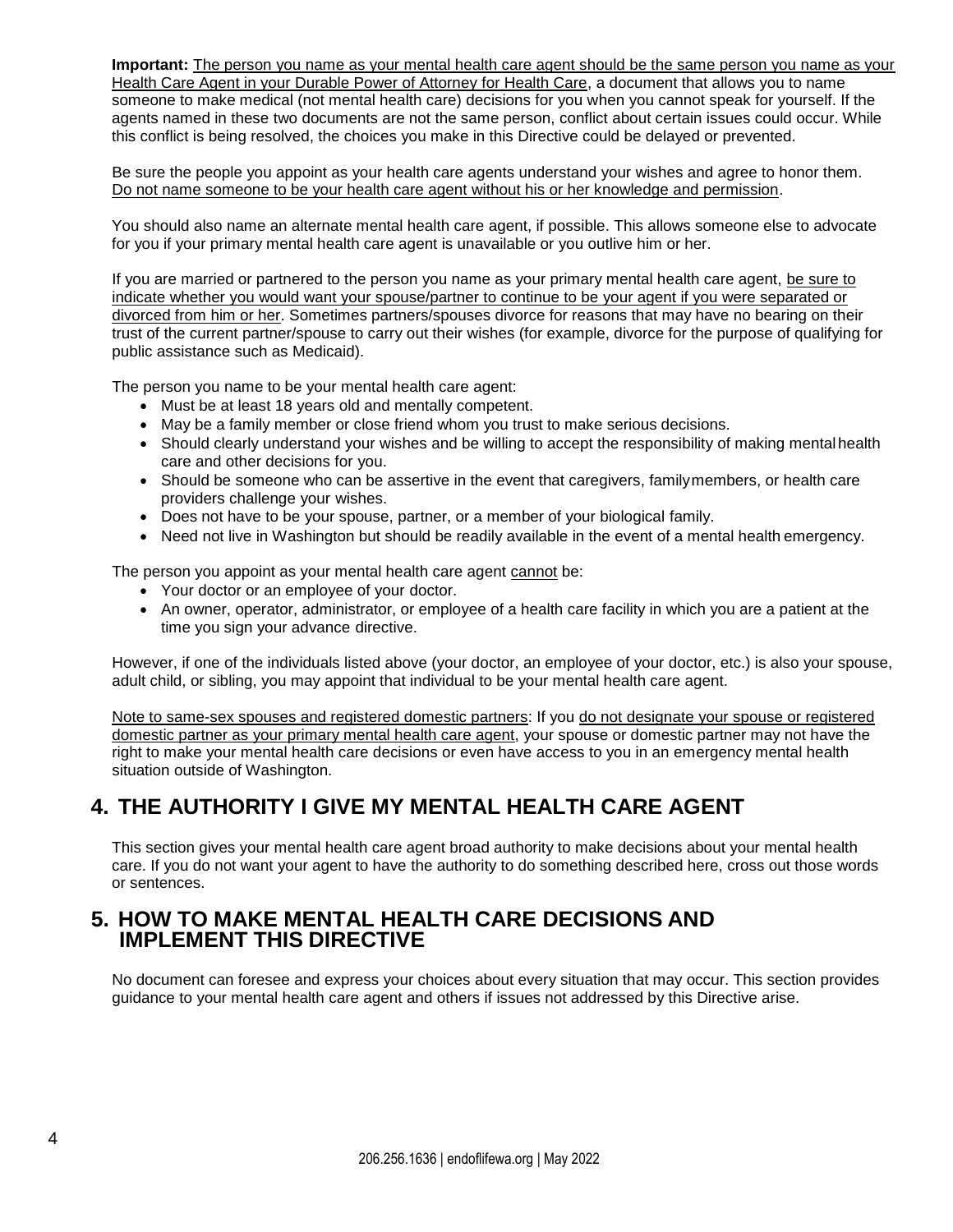# **6. PERSONAL HISTORY AND CARE VALUES STATEMENT**

One of the most important steps you can take to ensure your wishes will be honored and you get the care you want is to write a statement about your values, faith, history, beliefs, work history, important past and present relationships, interests, or anything else you believe is important for your caregivers to know. By knowing and understanding the person before them, caregivers can more easily connect with you on a more personal level. When the general values about care are stated, people who make decisions for you will have a better idea of what to do in situations that cannot be anticipated. Although writing a statement is optional, it is highly recommended. The more your providers, your agent, and others interested in your welfare know about you and your wishes, the better they are able to react to, and deal with, situations as they arise.

### **7. PREFERENCES AND INSTRUCTIONS ABOUT MY CARE AND TREATMENT a. Preferences regarding care in my home.**

(1) One of the first decisions that people with Alzheimer's/dementia will need to make concerns the type of care they would want to receive while still in their own homes. At the beginning stages of the illness most people with Alzheimer's/dementia are able to remain at home, either alone or with a spouse, partner, family, or others. As the disease progresses, you will eventually need assistance with personal care, reminders to take medication, housekeeping, cooking, grocery shopping, and driving to appointments.

This personal care can be delivered in a number of ways – by family members (for pay or as volunteers), individuals hired for this service, and agencies. Some people may prefer that personal care be done only by family members, while others would never want their family members to do those tasks.

Giving advance permission for individuals who are not family members to provide your care could take the pressure and guilt off your family or mental health care agent for bringing in nonfamily care providers.

(2) If you have any cultural, religious, and/or gender preferences about your personal care and assistance, write them here. Discuss your preferences and choices with your family, mental health care agent, and/or geriatric care manager to be sure they are feasible.

#### **b. Preferences and instructions involving out-of-home placements.**

One of the most predictable decisions that a person with Alzheimer's/dementia will have to face concerns a future placement outside the family home. When, where, and how that out-of-home placement will occur are decisions that can be anticipated and dealt with by people with Alzheimer's/dementia in consultation with their family, their medical providers, and other geriatric care professionals.

There are now a variety of out-of-home placements that can be discussed and decided upon in advance, including assisted-living facilities and adult family homes that specialize in Alzheimer's/dementia care. These placement decisions can best be made in consultation with a professional geriatric care or case manager who is familiar with the various placement options in your community. Without prior planning, families and mental health care agents can find themselves in an emergency situation, faced with their relative or loved one with Alzheimer's/dementia being evicted with no place to go and no alternative plan of action.

- (1) Identifies the location where you would like to live. Before you name a family member or other lovedone as a person you want to live with, be sure this person (and his or her family) is willing to let you move in.
- (2) Identifies the setting where you would prefer to live, such as an assisted-living facility or adult family home and provides the option to name the home or facility. Each of these less-than-nursing-home institutional options may become unsustainable at some point in the course of the disease, because the care needed in the final stages of Alzheimer's (and some people with dementia) is beyond that provided in most assisted-living and adult family home facilities. Because nursing home placement is currently the likelyend option, making your wishes known here regarding that ultimate decision can go a long way toward relieving the family's stress and guilt over making that difficult decision on their own.
- (3) Identifies a person, such as a geriatric care manager, or agency to assess your abilityto remain in your home.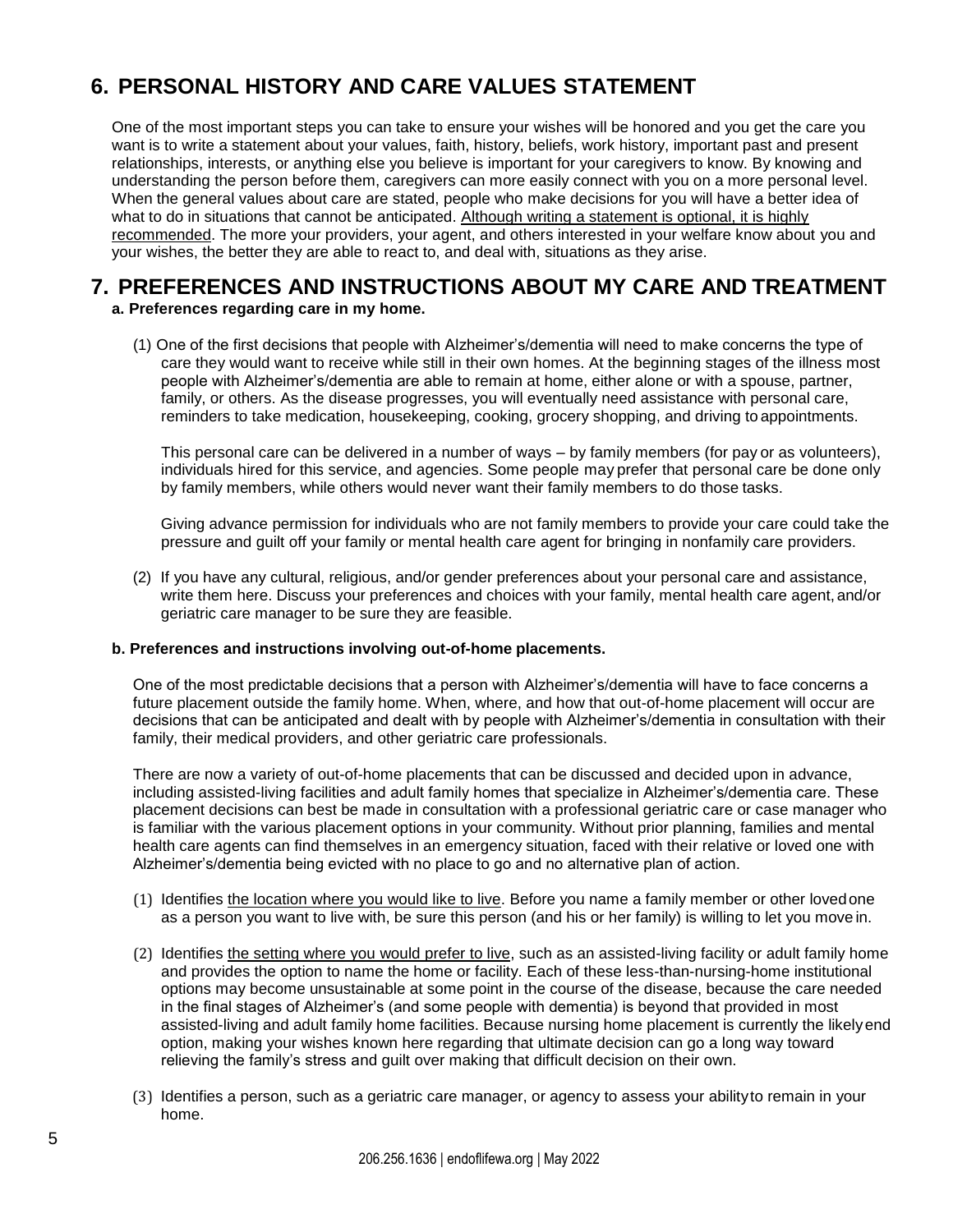#### **c. Preferences and instructions about dealing with combative, assaultive, or aggressive behaviors, with authority to consent to inpatient treatment.**

Probably the most difficult effect of Alzheimer's and some forms of dementia on some people with these illnesses is the appearance of new and unexpected behaviors. Between thirty and fifty percent of people with Alzheimer's will become combative, assaultive, or sexually aggressive during the course of their illness. These behaviors can come as a surprise to family and caregivers who have never before seen their loved ones behave in this way. It can also be dangerous for both people with the disease and their caregivers.

Unfortunately, these situations can also result in an emergency situation involving law enforcement and emergency medical care. Sometimes people with Alzheimer's/dementia who are resistant or combative are committed to psychiatric hospitals on an emergency basis. These situations are extremely upsetting and distressing for the person with Alzheimer's/dementia and for the family.

This Directive provides you with the ability to plan in advance to avoid sudden and involuntary commitment by allowing you to voluntarily consent to hospitalization, as well as stating a preference for a facility specializing in providing Alzheimer's/dementia care or that you believe will provide the quality of care desired. Providing your consent in this Directive increases the likelihood that you will receive specialized quality treatment. Once stabilized, you have a greater chance of returning home (whether to your family home, adult family home, or other setting).

- (1) Allows you to bind yourself to hospitalization and treatment and express your preference for treatment at a facilityspecializing in Alzheimer's/dementia care, even if you are objecting to it at the time. It is important to understand that no matter which option you select, involuntary commitment could still occur.
- (2) Indicates you want treatment from trained caregivers who know you and your history.
- (3) Expresses a preference to be admitted to a particular specialized geriatric or dementia care unit, or a similar facility, if available.
- (4) Expresses a preference not to be admitted to a particular facility or facilities.

#### **d. Preferences regarding the financing of my care.**

The financial burden imposed upon people with Alzheimer's/dementia and their families can be overwhelming. Moreover, those costs are exponentially greater when nursing home care is required. As a result, even relatively well-off people may find it impossible to meet their care needs in the later stages of Alzheimer's/dementia without depleting their assets and savings, putting the remaining family members and dependents (if there are any) at risk of impoverishment. People who hope to leave their home and savings to their children, family, or friends after they die may not be able to do so. This financial burden adds significant stress and worry to an already difficult diagnosis.

Given that a substantial percentage of people with Alzheimer's/dementia will ultimately need this expensive care in either their home or nursing facility, it is critical that advance planning on how to finance care be considered, discussed, and ultimately executed. Paying privately, using long-term care Insurance, public assistance through the Medicaid program, or a combination of all three are the typical ways that this high cost of care is covered. Some people with Alzheimer's/dementia may opt to use Medicaid planning methods to become eligible for coverage, to preserve assets for a spouse/partner, or to pass on their property after death. Others may choose to use all savings and income on purchasing the highest quality of private care and only apply for Medicaid if and when all available money has been spent.

While this section of the document allows you to indicate your preferences regarding the financing of your care, you will almost certainly need significant legal and financial advice in order to make well-informed decisions on these issues and to understand the impacts on your spouse/partner, family, or heirs. **Consulting with an experienced elder law attorney about financing your care is very highly recommended before making any decisions about these important issues**.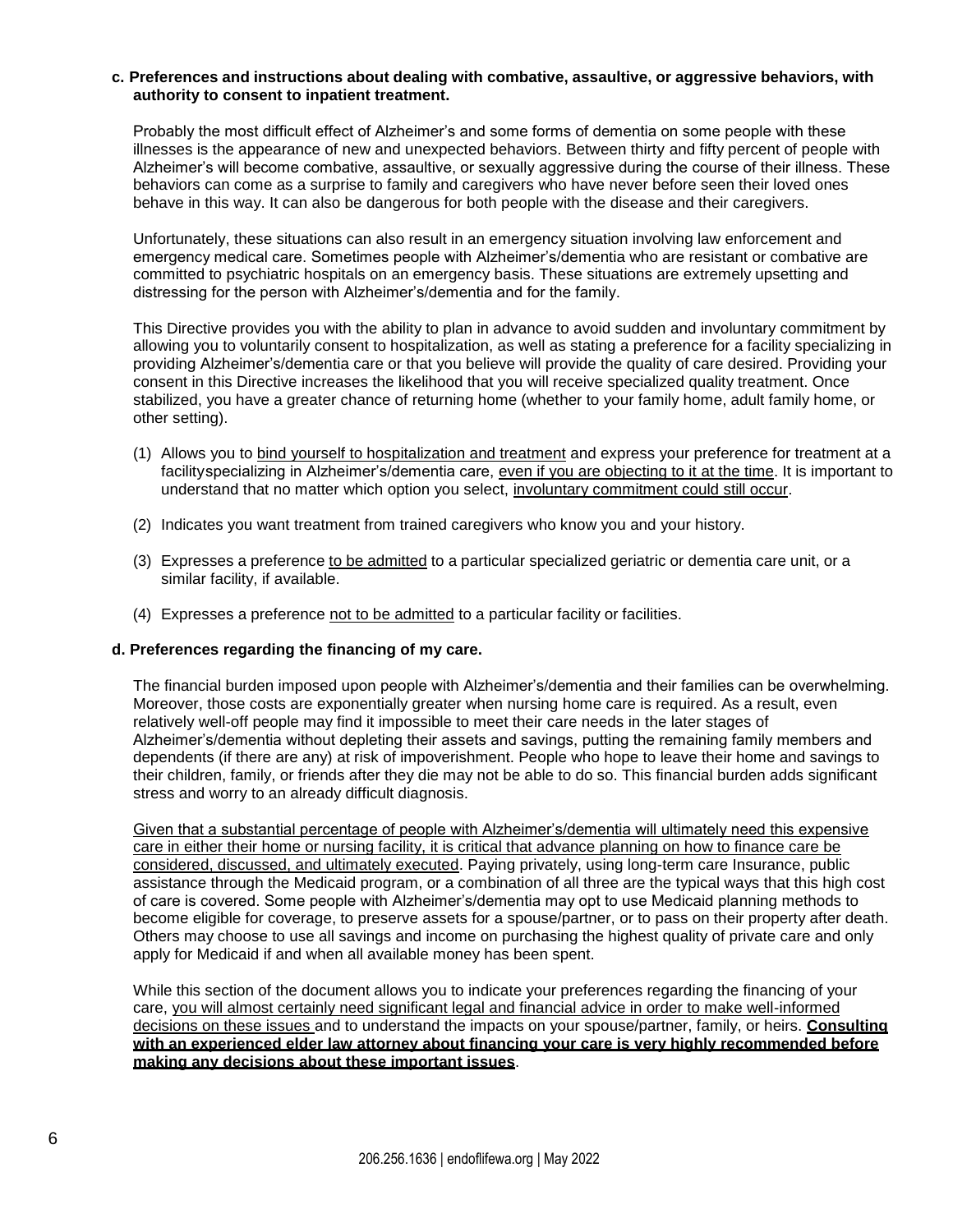Your local Alzheimer's Association, senior service organizations, and the local bar association may be able to help you find a qualified elder law attorney. You may also want to check the National Association of Elder Law Attorneys at alturl.com/ixo85. In Washington State, End of Life Washington (206.256.1636, 877.222.2816 tollfree, [info@EndofLifeWA.org, w](mailto:info@EndofLifeWA.org)ww.EndofLifeWA.org) may also be able to assist with referrals.

#### **e. Preferences regarding future intimate relationships.**

Unfortunately, people with Alzheimer's/dementia experience changes that generally result in both partners in the relationship losing the personal and sexual intimacy that can be such a crucial part of their lives together. Discussing your hopes and values with your partner/spouse with regard to intimacy, as well as feelings about entering into other intimate relationships, may help sort out any tricky situations that arise later on when you may not be able to express your wishes. Working with therapists trained in sexuality and Alzheimer's/dementia may be necessary to reach agreements about these charged topics.

This part of the Directive allows you to plan for three possibilities involving intimate relationships.

(1) Expresses your preference regarding maintaining intimate relationships with your spouse/partner.

Many people with Alzheimer's/dementia and their spouses/partners want to continue their intimate relationship for as long as possible. For people with Alzheimer's/dementia, remaining sexually active can provide an important way of maintaining their role in the relationship and giving back to their partners. For partners/spouses, sexual intimacy can be an important way to maintain connection and give support. Maintaining sexual relationships can benefit both partners by easing depression by providing emotional and physical support.

Despite the significant benefits to committed couples who keep the sexual relationship intact, there can be barriers to doing so, including cognitive changes due to Alzheimer's/dementia; well partners/spouses being upset by the sexual advances of a partner/spouse when he or she can no longer remember or recognize them; and dealing with spouses/partners who become sexually aggressive. Your spouse or partner may also worry that you may have reached a point where you cannot consent to a sexual relationship, creating concerns about forcing herself or himself upon you.

While expressing your preferences may not resolve all the problems, documenting them can help ease some of the conflicts, guilt, and obstacles that may arise.

(2) Expresses your preferences regarding your partner/spouse having relationships outside the bounds of your partnership/marriage or other commitment.

Because of the emotional stresses, loss of sexual intimacy, and depression experienced by well partners/spouses of people with Alzheimer's/dementia, it is not uncommon for the well partner to have, or want to have, intimate relationships with others. But the guilt suffered by the well partner, who believes he or she has violated their partnership/marriage vows or their ill partner's/spouse's wishes, can be enormous.

It may or may not be the case that you would consent to your partner/spouse having an intimate relationship when you are no longer able to be there emotionally or sexually for your partner/spouse.Some people might give their well partner their blessing to seek out other relationships at a point when there is no longer any recognition of him or her by the ill partner/spouse. Others may believe that their religious and moral code holds that the couple should be together and faithful through sickness, as well as health.

In either case, discussing this charged topic in advance may allow you and your partner/spouse a sense of respect for each other's dilemmas and lead to agreements and consents about future behavior.

(3) Expresses your preferences for future intimate relationships for yourself.

People with advanced Alzheimer's/dementia still can, and do, have sexual desires. It is not unusual for a person with Alzheimer's/dementia who is in a long-term care facility to want to have a romantic or sexual relationship with another person at the facility. Long-term care staff are required to consider whether or not the relationship should be allowed at all, whether to let family know about it and seek their approval, and whether the resident has the capacity to consent to a sexual relationship.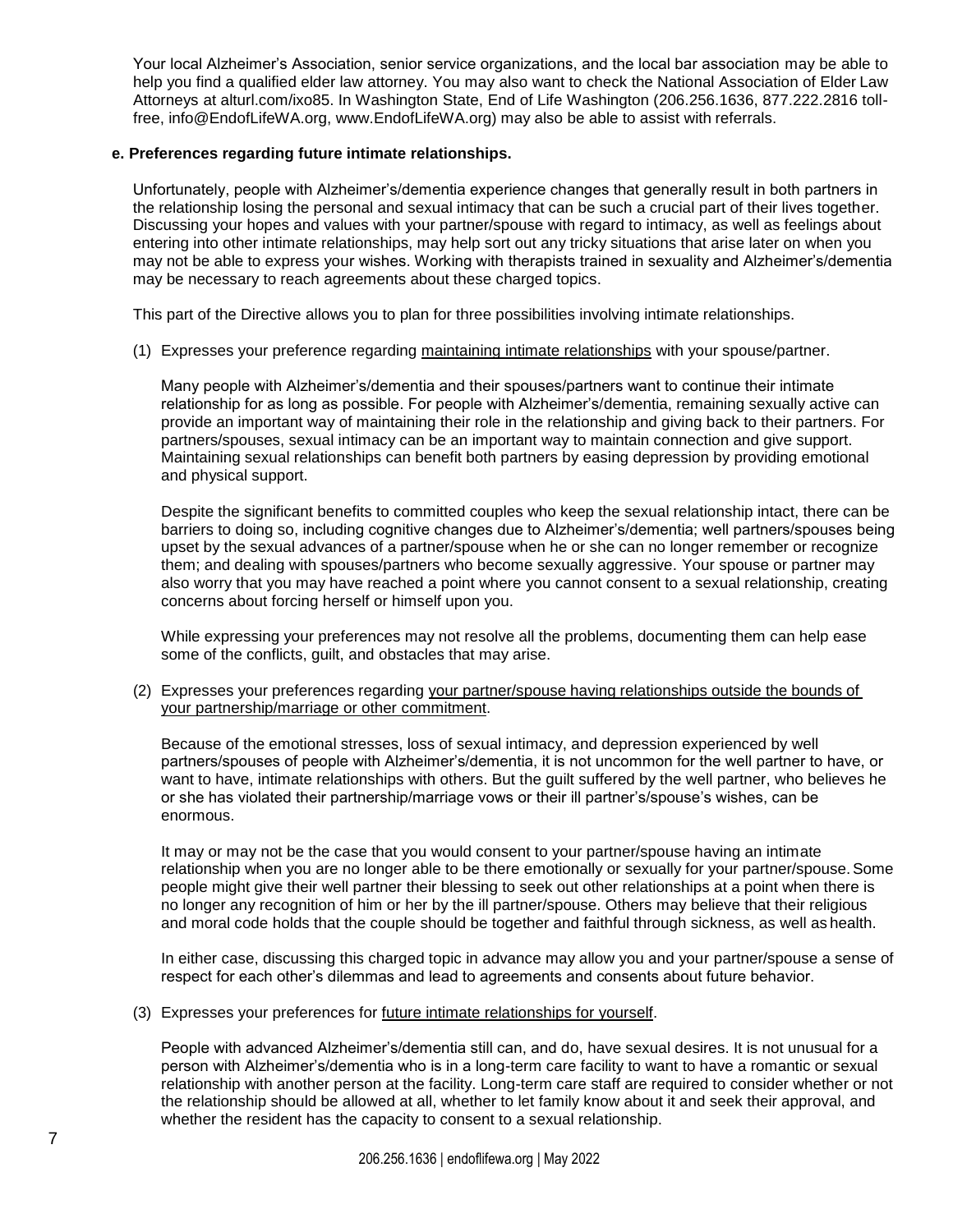Well partners/spouses may understand and tolerate their ill partner/spouse having another relationship because they see their partner/spouse as happy again. Often the people who do take issue with a developing romantic relationship are the adult children of a parent with Alzheimer's/dementia.

Documenting whether or not you would be agreeable to a relationship with someone else could spare your family, facility staff, and the resident of a long-term care facility the grief and upheaval that can result when trying to guess what you would want if a romantic relationship develops.

#### **f. Preferences regarding my pet(s).**

If you have a pet or pets, give consideration regarding whom you would want to care for them when you can no longer provide care. This is especially important if you live alone. If you want a family member or friend to adopt your pet(s), make sure he or she agrees to do so.

### **8. CONSENT TO PARTICIPATION IN EXPERIMENTAL ALZHEIMER'S/DEMENTIA DRUG TRIALS**

Although there is no cure for Alzheimer's and many forms of dementia, there are currently clinical trials being conducted on many new drugs that have the potential to improve symptoms or prevent the full onset of the illness. Many people with Alzheimer's/dementia want to participate in research studies, not only for the possibility of improving their own health, but also in the hopes of contributing to the research for a cure.

This section allows you to describe if and when you would consent to participate in a drug trial or trials, along with a description of your values and preferences around participating. For example, you can list what side effects of tested drugs would be intolerable (such as nausea or headache) or what procedures you would reject or accept (injections or blood draws).

In order to participate in a drug trial, people with Alzheimer's/dementia must be able to give informed consent after learning of the possible side effects and benefits of the treatment. Or they must have a mental health care agent or other legal surrogate decision-maker give consent on their behalf. Although the ability to give your consent in advance is controversial and not certain, stating your preference to participate in your Directive may make it possible.

Follow the directions in the brackets "[ ]" very carefully.

### **9. CONSENT REGARDING SUSPENSION OF MY DRIVING PRIVILEGES**

Eventually, everyone with Alzheimer's/dementia will need to stop driving; in the later stages of the illness impairments in judgment, reaction time, and focus will make driving dangerous. However, people with mild Alzheimer's/dementia often are still able to drive safely, sometimes years after diagnosis.

A decision about when driving is no longer safe is a difficult one for you and your family, because it signifies disease progression and results in the loss of independence and autonomy. For you, it could result in feeling demeaned by the loss of control and dependence on others to get from place to place. For the person or people who have to stop you from driving, it can result in guilt.

This Directive allows you to indicate that you want a medical professional or your mental health care agent to make the decision that the time to stop driving has come. It also provides you with the option to name the medical professional(s) you trust to make this important decision. Please note that choosing not to initial either option or crossing out this entire section does not mean that you may continue driving.

### **10. REGARDING A HEALTH CARE INSTITUTION REFUSING TO HONOR MY WISHES**

Some health care facilities and long-term care providers adhere to certain religious directives, moral teachings, and/or organizational policies and may not be willing to honor your Directive if it conflicts with their institutional policies. In Washington State, many hospitals, hospices, and long-term care providers are being acquired by, or falling under control of, religious-affiliated organizations.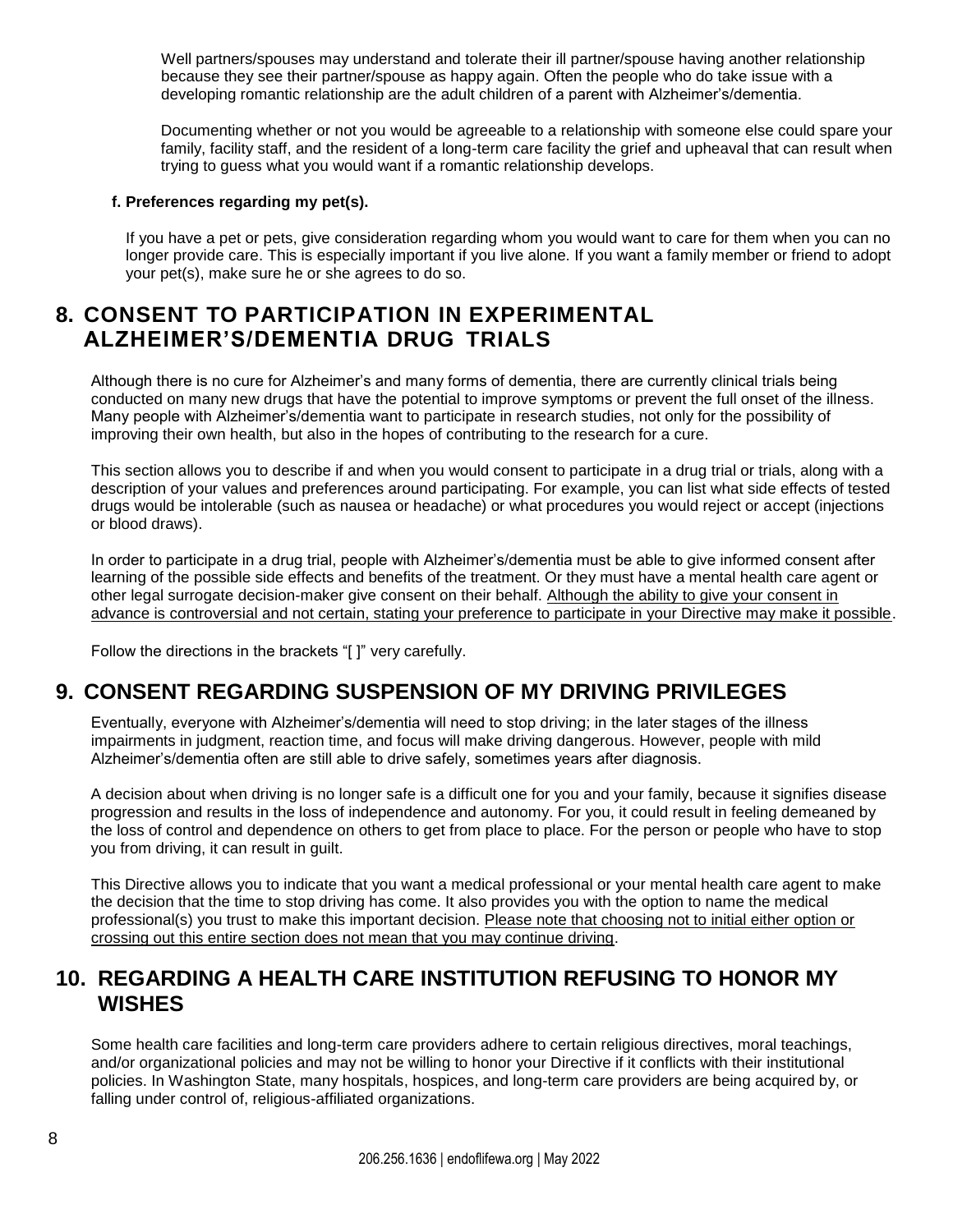The first statement in this section affirms that your admission to such a facility does not mean you consent to procedures, policies, or courses of treatment that conflict with your Directive. Indicating that you want your wishes to take precedence over a facility's policies affirms your lack of consent and provides guidance to your mental health care agent or other legal surrogate decision-makers.

The second statement documents that if the health care or long-term care facility where you are a patient or resident declines to follow your wishes as set out in this Directive, you want your mental health care agent or other legal surrogate decision-maker to have you transferred to another facility, if possible, that will agree to honor your wishes as spelled out in this Directive.

In some parts of Washington or the state where you live, a facility that may not honor all your wishes may be the only one available or close enough to your partner/spouse, mental health care agent, family, or other loved ones, or it may be the best facility for your particular needs. In any of these cases, requesting that your agent transfer you may not always be feasible, possible, or advisable.

# **11. IF A COURT APPOINTS A GUARDIAN FOR ME**

Unlike many states, Washington law does not direct that a health care agent (named in a Durable Power of Attorney for Health Care) or a mental health care agent (named in this Directive) should be the court's first choice for guardian. You can use this section to say who you want your guardian to be, if a court appoints one for you. A judge is required to appoint the person you request, except for good cause or disqualification. Filling out this section does not mean you agree to have a guardian.

It makes sense to request that your mental health care agent serve as your guardian, because that is the person you trust to make your mental health care decisions. However, if a guardian is named for you, he or she will also take control of your medical decisions. This is another reason why your health care agent named in a Durable Power of Attorney for Health Care and your mental health care agent named in this Directive should be the same person. Make sure the person you nominate to be your guardian is willing to do it, and get his or her consent before writing in his or her name.

# **12. OTHER DOCUMENTS**

Making this Directive is just one part of the comprehensive advance and estate planning recommended for a person with Alzheimer's/dementia. This document is designed to be used along with other advance planning documents such as a Living Will (also known as a Health Care Directive or Directive to Physicians), Durable Power of Attorney for Health Care, Durable Power of Attorney for Finances, and a Will. You may also want to make a Physician Orders for Life-Sustaining Treatment (POLST), a nonhospital medical order concerning life-sustaining treatment for people with serious illnesses.

If you live in Washington, End of Life Washington offers a good, free Living Will and Durable Power of Attorney for Health Care for people dealing with Alzheimer's/dementia. It includes several Alzheimer's and dementia provisions and combines these two documents into one. To obtain a free copy, download the document from www.EndofLifeWA.org, or call 206.256.1636 or 877.222.2816 toll-free.

[Making all the necessary](http://www.endoflifewa.org/) advance planning documents and providing the information requested here could prove invaluable when these documents are needed.

# **13. SUMMARY AND SIGNATURE**

Do not sign and date your form until you are in the presence of valid witnesses.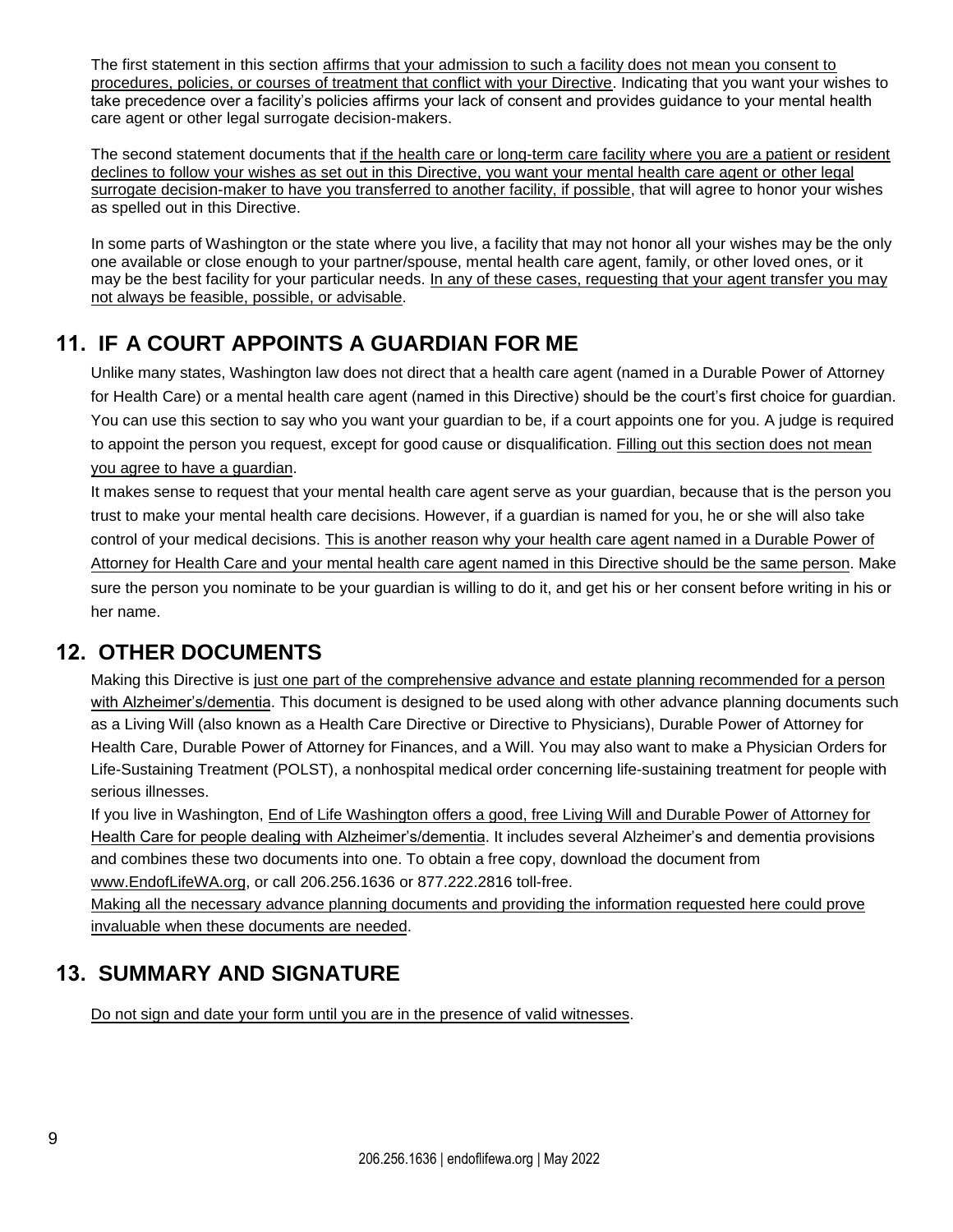### **14. STATEMENT OF WITNESSES**

In order to make your advance directive legally binding, you must sign the document in the presence of two adult

witnesses. Make sure your witnesses meet the criteria for being a witness. The two witnesses cannot be:

- **a.** A person designated to make medical decisions on the principal's behalf.
- **b.** A health care provider or professional person directly involved with the provision of care to the principal at the time the directive is executed.
- **c.** An owner, operator, employee, or relative of an owner or operator of a health care facility or long-term care facility in which the principal is a patient or resident.
- **d.** A person who is related by blood, marriage, legal domestic partnership, or adoption to the person, or with whom the person making this document has a dating relationship as defined in RCW 26.50.010 in the State of Washington or applicable law in other states.
- **e.** An incapacitated person.
- **f.** A person who would benefit financially if the principal undergoes mental health treatment.
- **g.** A minor.

## **15. RECORD OF DIRECTIVE**

Making a list of everyone you have given your Directive to is a good way to keep track of who has and hasn't received a copy. If you revoke or replace your directive, you can use this list to retrieve copies of your Directive or request that the person or institution that has a copy destroy it.

# **16. REVOCATION OF MY ALZHEIMER'S DISEASE/DEMENTIA MENTAL HEALTH ADVANCE DIRECTIVE**

If you revoke your advance directive as per section 16, make sure you notify your mental health care agent(s), partner/spouse, family, medical and long-term care providers. If possible, retrieve and destroy copies of your revoked Directive, or instruct those who have revoked copies to destroy them. Keep one copy of your revoked Directive in your records with the word "REVOKED" written across the front.